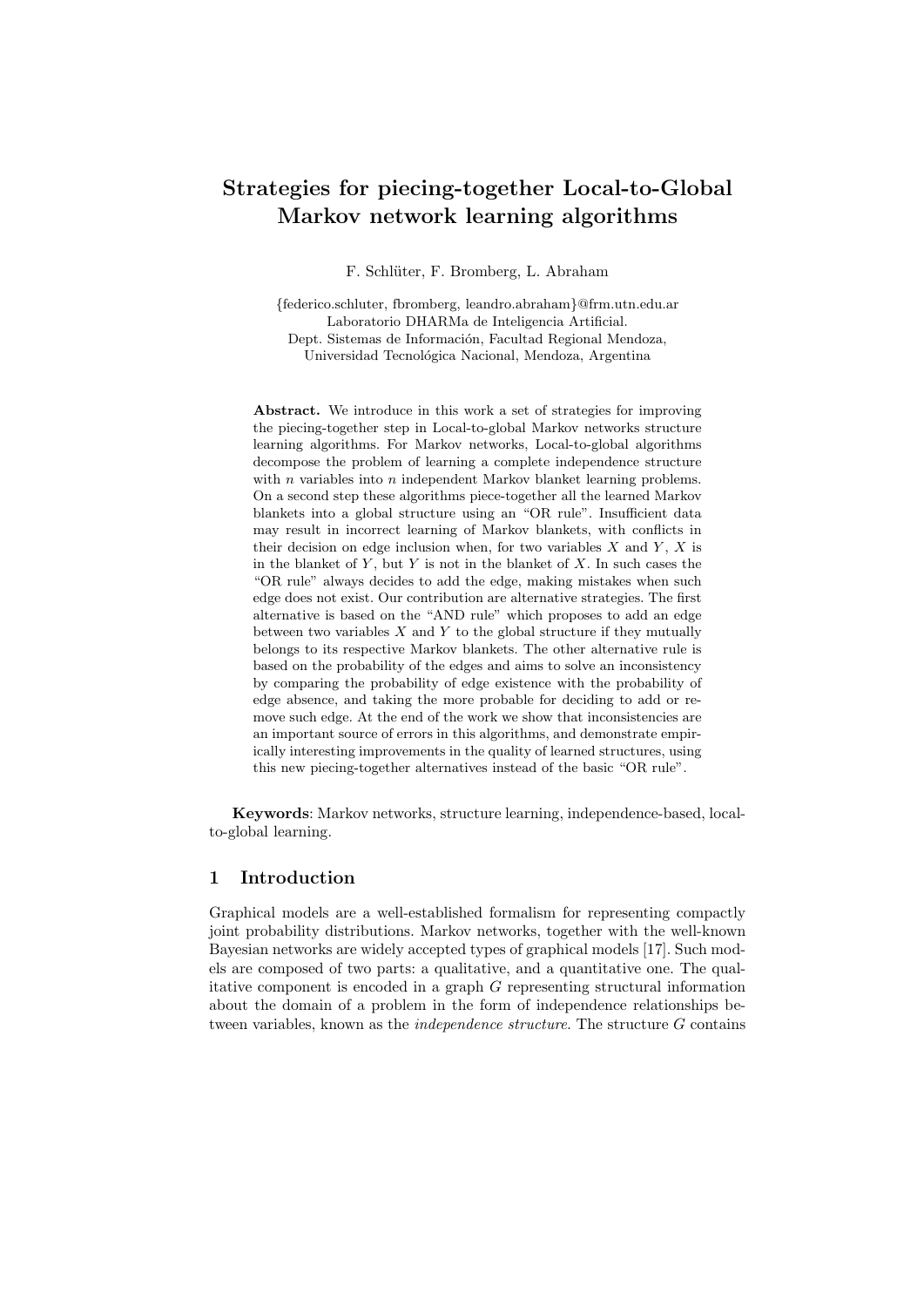a node for each random variable of the domain, and a set of undirected (for Markov networks) or directed (for Bayesian networks) edges for encoding conditional independences between such variables. The quantitative component is a set of numerical parameters  $\theta$ , usually in the form of tables with real values for quantifying the relationships in *G*. Since the problem of building *G* and  $\theta$ may be difficult and time-consuming by eliciting opinions from domain experts, and the increasing availability of digital data, the challenge of eliciting graphical models from data has been under intense work in the last two decades. There are two main approaches in the literature for learning graphical models from data: *Score-Based* and *Independence-Based* approaches.

Score-based algorithms [21, 19, 13] approach the problem as an optimization on the space of complete models  $(G \text{ and } \theta)$ , looking for the one with maximum *score*. Some example scores in the literature are *maximum likelihood*, *minimum description length* [12], and *Pseudo-likelihood* [6, 21], among others. An advantage of the score-based algorithms is their resiliency to data scarceness. However, for the case of Markov networks, its learning is at the expense of important computational costs. For each structure during the search, they require the estimation of  $\theta$ ; computationally intensive for requiring an expensive inference step [5]. Such estimation is an NP-hard problem, solved in practice through a dataintensive numerical algorithm [16]. Also, for avoiding over-fitting, many of these methods use a regularization term adding an extra hyper-parameter, whose best value has to be found empirically (e.g., running the training stage for several values of the hyper-parameter, potentially with cross-validation), yet another cause of inefficiency.

Independence-based (also known as constraint-based) algorithms first learn the qualitative part of the model (that is,  $G$ ), and then, if the complete model is required, estimate the quantitative part  $\theta$  for the given structure *G*. Such algorithms perform a succession of *statistical independence tests* [18] for learning *G*. Each independence test consults the data for responding to a query about the conditional independence between some input random variables *X* and *Y* , given some conditioning set of variables **Z**, resulting in an independence assertion, denoted  $I(X, Y | \mathbf{Z})$ , or a dependence assertion, denoted  $\neg I(X, Y | \mathbf{Z})$ . When data is scarce, these assertions may be incorrect, i.e., opposite to their true value in the underlying model. Examples of independence tests used in practice are Mutual Information [11], Pearson's  $\chi^2$  and  $G^2$  [1], the Bayesian test [14], and for continuous Gaussian data the *partial correlation* test [18]. To learn *G*, independence-based algorithms proceed iteratively, deciding on each iteration the test to be executed based on the independences learned so far, and then, discarding all the structures inconsistent with the independence outcome of the test, until a single structure is left. Independence-based algorithms have several advantages. First, they can learn *G* without estimating  $\theta$  (contrary to score-based algorithms, as explained before), reaching polynomial complexities in the number of statistical tests in some cases. Another advantage is that they are amenable to proof of correctness when some assumptions hold: positivity of the distribution, the underlying distribution is a Markov network, and sta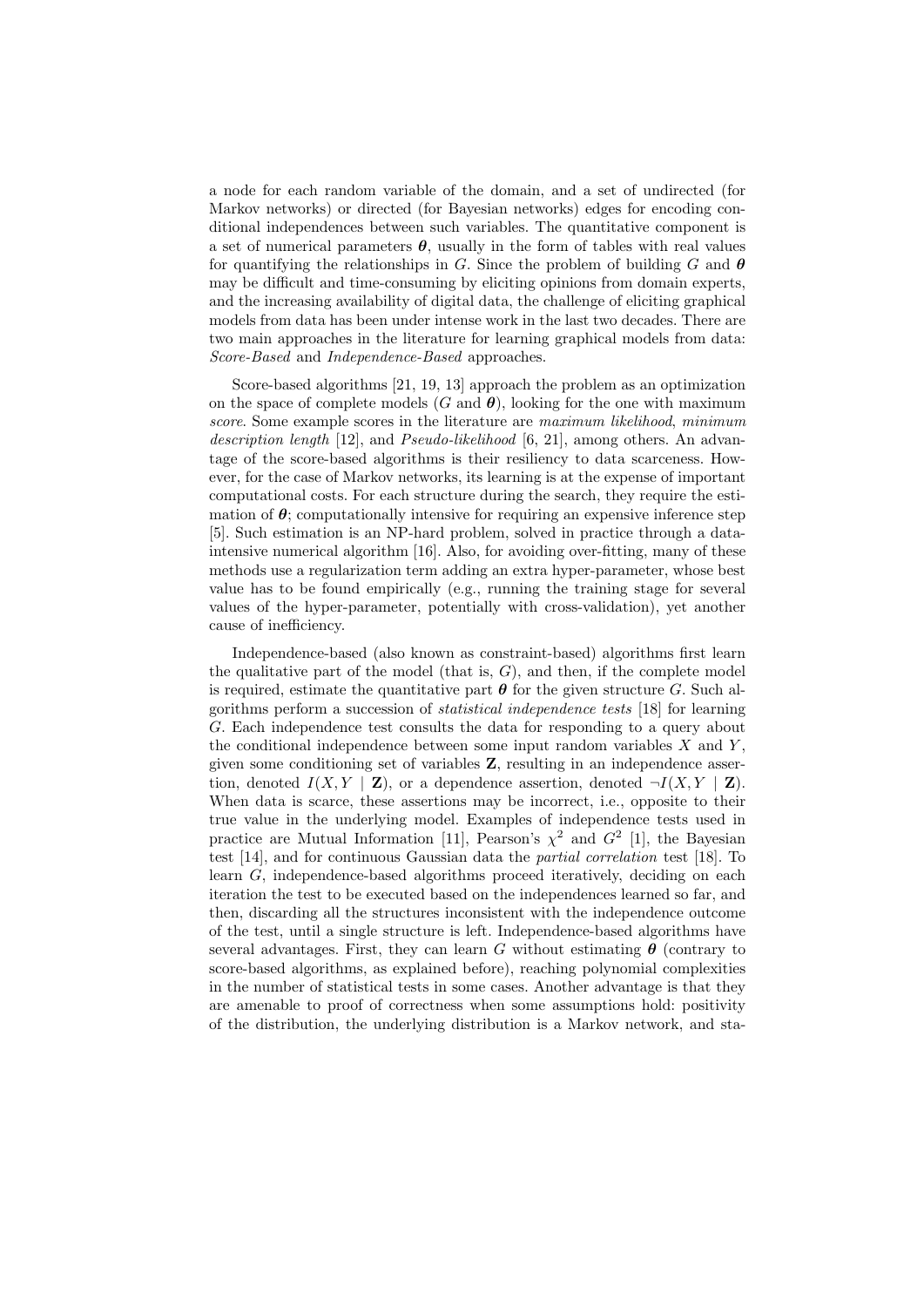tistical tests are correct. The latter assumption is violated unless the dataset used for learning is sufficiently large. Unfortunately, statistical tests reliability degrades exponentially with the amount of variables involved (for some fixed size of dataset). For good quality, these tests require enough counts in their contingency tables, and there are exponentially many of those (one per value assignment of all variables in the test). For example, for the  $\chi^2$  test [10] recommends that the test be deemed unreliable if more than 20% of these cells have an expected count of less than 5 data points. For Bayesian networks learning, the independence-based approach has been used by the well known SGS and PC algorithms [18], and the family of structure learning algorithms generalized by the Local-to-Global Learning (LGL) framework of [3]. LGL is a framework for producing structure learning algorithms from algorithms that learn the local neighborhood of variables in Bayesian networks (according to the Generalized Local Learning framework of [2]). This particular type of independence-based algorithms learns a global structure with *n* variables dividing the problem in *n* independent local neighborhood learning problems, and constructs a global undirected structure by *piecing-together* the local neighborhoods. In a third step, it orients the edges of such structure. For Bayesian networks, a possible local neighborhood of a variable *X* is given by its *Markov blanket*  $\textbf{MB}(X)$ . In terms of independences,  $MB(X)$  is a minimal subset of the variables in the universe **V** conditioned on which all other variables are probabilistically independent of *X* (formal definition in the following section). Examples of algorithms for learning it from data are the Grow-Shrink (GS) algorithm [15], and IAMB [20], among others. The independences encoded in a Bayesian networks results in the *MB*(*X*) being the set of parent, children, and spouses of *X* in the directed graph, and the independences encoded in a Markov network results in the  $MB(X)$  being the set of variables directly connected in the undirected graph. In the case of Bayesian networks, it is possible to learn the directed structure from smaller neighborhoods than  $MB(X)$ : the set of parents (P) and children (C) variables of a node in the network, as exemplified by the HITON-PC algorithm [4] and its corresponding structure learning algorithm HHC [3]. For Markov networks, adaptations of the LGL approach has been proposed based on the GS local learning algorithm, resulting in the GSMN structure learning algorithm [7], and based on an adaptation of the HITON-PC algorithm for Markov networks, resulting in the HHC-MN structure learning algorithm [9].

The remainder of this paper is organized as follows. Section 2 presents an overview of the state-of-the-art LGL algorithms for Markov networks, and introduces the discussion about the problem of the *inconsistencies* that arise when *piecing-together* local neighborhoods of LGL algorithms. In addition, it discusses the main contribution of this work: a set of strategies for improving the piecingtogether step in LGL algorithms for Markov networks. Section 3 presents experimental results of a comparison between different LGL algorithms and different strategies for piecing-together. The paper concludes with a summary and possible directions of future work in Section 4.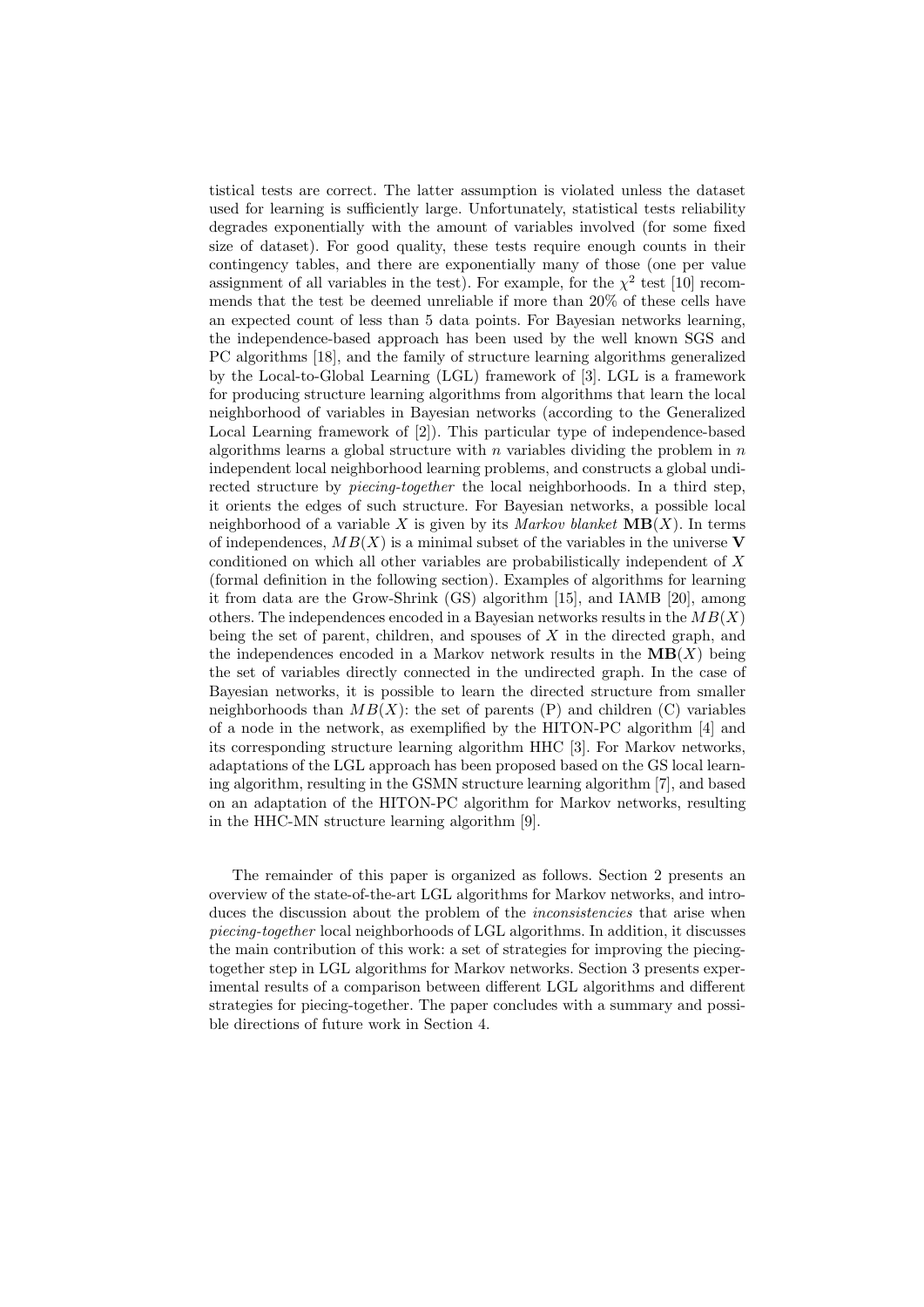## **2 Strategies for piecing together local structures**

In this section we explain the outline of a general LGL algorithm for Markov networks, together with an important source of errors in such kind of algorithms: the *inconsistencies*. We also describe three instantiations of such algorithm,used in this work as a testbed for experimentation. Finally, we present the main contribution of this work: novel strategies for improving the piecing-together step in LGL algorithms for Markov networks.

#### **2.1 Local-to-global learning algorithms for Markov networks**

Algorithm 1 outlines the local-to-global general strategy for Markov networks. This is an adaptation for Markov networks learning of the HHC algorithm, a state-of-the-art LGL algorithm for Bayesian networks presented in [3], omitting only the last step, in which the edges are oriented. The algorithm starts by dividing the problem in *n* independent Markov blanket learning problems. Then, the algorithm *pieces-together* all the learned Markov blankets into a global structure using an "OR rule", that is, the global structure is constructed adding an edge between two variables *X* and *Y* if and only if  $X \in MB(Y)$  OR  $Y \in MB(X)$ .

| Algorithm 1 LGL for Markov networks                        |
|------------------------------------------------------------|
| 1: Learn $MB(X)$ for every variable X in the domain.       |
| 2. Piece-together the global structure using an "OR rule". |

We now sketch the correctness of this approach. For that, let us first define formally the Markov blanket concept:

**Definition 1 (Markov blanket, [17], p.97).** *A* Markov blanket *of some random variable*  $X \in \mathbf{V}$  *is the minimal set*  $MB(X)$  *that shields the probabilistic influence of every other variable with X, i.e., the set*  $MB(X) \subseteq V - \{X\}$  *such that*

$$
\forall Y \in \mathbf{V} - \{X\}, Y \notin \mathbf{MB}(X) \Rightarrow I(X, Y \mid \mathbf{MB}(X) - \{Y\})
$$
(1)

The fact that blankets of all variables then can be combined to construct the global structure  $G$  is proved by **Corollary 2** of [17], p.98, which asserts that the independence structure  $G$  of any strictly positive distribution over  $V$  can be constructed by connecting each variable  $X \in V$  to all members of its  $MB(X)$ . Formally,

$$
\forall Y \in \mathbf{V} - \{X\}, Y \in \mathbf{MB}(X) \Leftrightarrow E(X, Y), \tag{2}
$$

where  $E(X, Y)$  means that there is an edge between X and Y in the graph G.

#### **2.2 Unreliable tests: solving inconsistencies**

It can be proven [17] that whenever tests are correct, an edge  $(X, Y)$  exists in the network if and only if  $X \in MB(Y)$  and  $Y \in MB(X)$ . As discussed, tests may be incorrect when data is scarce, resulting in *inconsistencies* in the Markov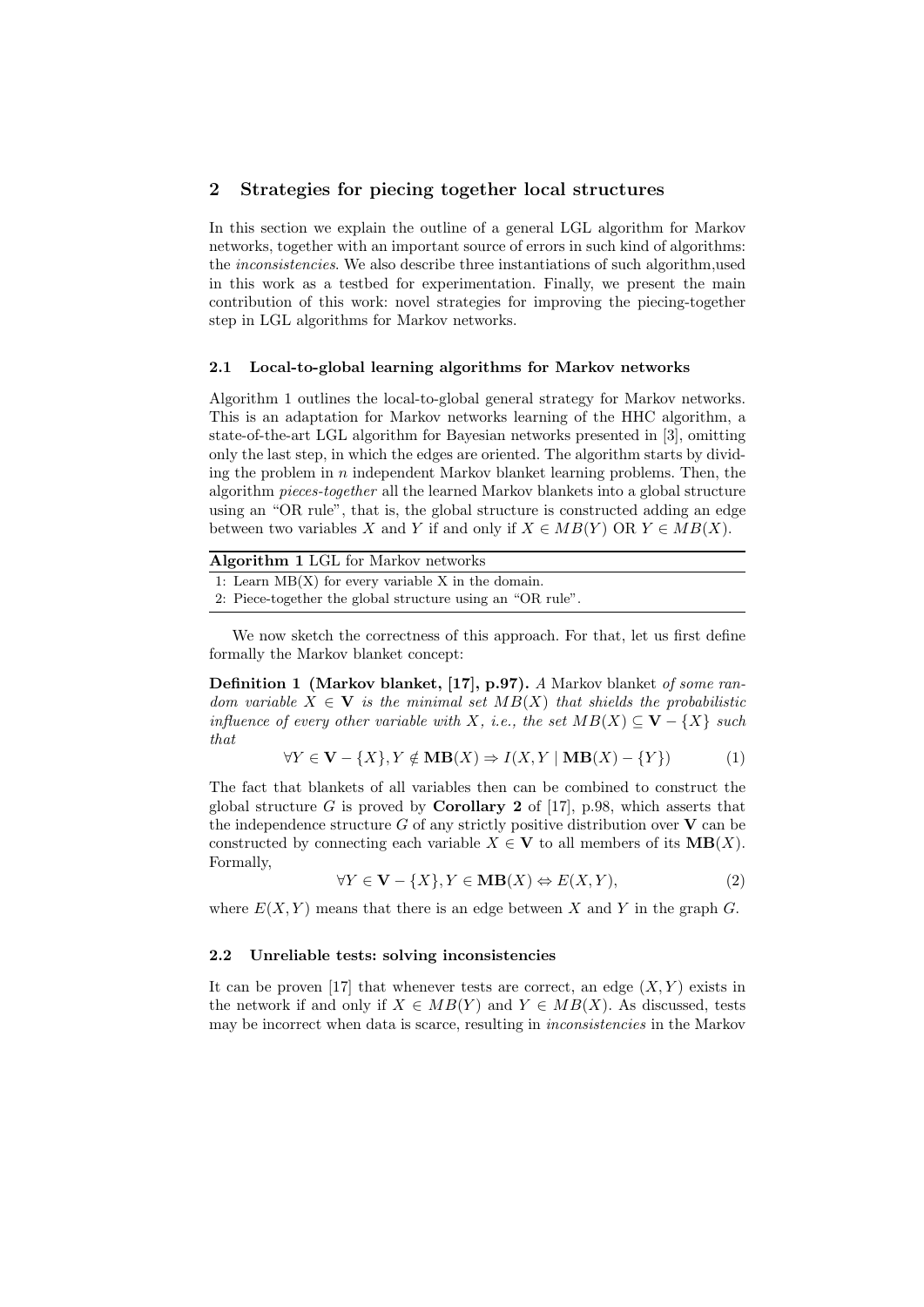blankets. A *Markov blanket inconsistency*, or simply *inconsistency*, between two variables *X* and *Y* happens when  $Y \in MB(X)$ , but  $X \notin MB(Y)$ , (or vice versa). Figure 1 illustrates inconsistencies. Case (a) shows an undirected graph for  $n = 3$  and  $V = \{0, 1, 2\}$ , with correct blankets for variables 0, 1, and 2 shown in (b), (c) and (d), respectively. In this figure the directed edges in the graph indicate that a variable belongs to the blanket of the target variable (should not be confused with the directed edges of structures in Bayesian networks). Illustrations (e), (f), and (g) show some example *learned* blankets of variables 0, 1, and 2, respectively. One can observe inconsistencies in these illustrations between variables 0 and 1 ( $1 \in MB(0)$  but  $0 \notin MB(1)$ ), and between 0 and 2  $(2 \notin MB(0)$  but  $0 \in MB(2)$ ).

When blanket inclusion  $X \in MB(Y)$  is interpreted as edge existence, inconsistencies are clearly a source of error. The "OR rule" solves this by simply deciding edge inclusion, but there is no basis for this assertion.

#### **2.3 Instantiations of LGL algorithms for Markov networks**

In this section we describe three instantiations of Algorithm 1: GSMN [7], HHC-MN [9], and LGL-IBMAPHC (introduced in this work). The only difference between them is the Markov blanket learning algorithm they use. GS [15], HI-TON [4], and IBMAPHC [9] are the algorithms used for learning MB of variables for the GSMN, HHC-MN, and LGL-IBMAPHC algorithms, respectively.

First we explain the HITON and GS algorithms, described in detail in Algorithm 2 and Algorithm 3, respectively. Since they are similar we will describe the features that they have in common. Its input parameters are:  $X$ , the target variable for which the Markov blanket is learned; **V**, the set of all the variables in the domain; *D*, a dataset used for testing independence; and *SIT*, a Statistical Independence Test. Both algorithms consist in three phases: initialization, grow and shrink. The initialization phase populates the FIFO queue called OPEN with variables  $V - \{X\}$ , sorted by the unconditional dependency between X and each variable, using the statistical test of independence SIT. Each iteration of the grow phase considers adding a variable *Y* in OPEN to the current set of tentative Markov blanket  $TMB(X)$ . For symmetry with the shrink phase, this



**Fig. 1.** (a) An example undirected graph for  $n = 3$ , and its correct MB for the three variables 0, 1 and 2 in (b),(c) and (d), respectively. Directed edges denote membership to the Markov blanket (should not be confused with directed edges of structures in Bayesian networks). Graphs in (e), (f) and (g) show example learned Markov blankets and the inconsistencies that arise: 1 *∈ MB*(0) but  $0 \notin \widetilde{MB}(1)$ , and  $0 \in MB(2)$  but  $2 \notin MB(0)$ .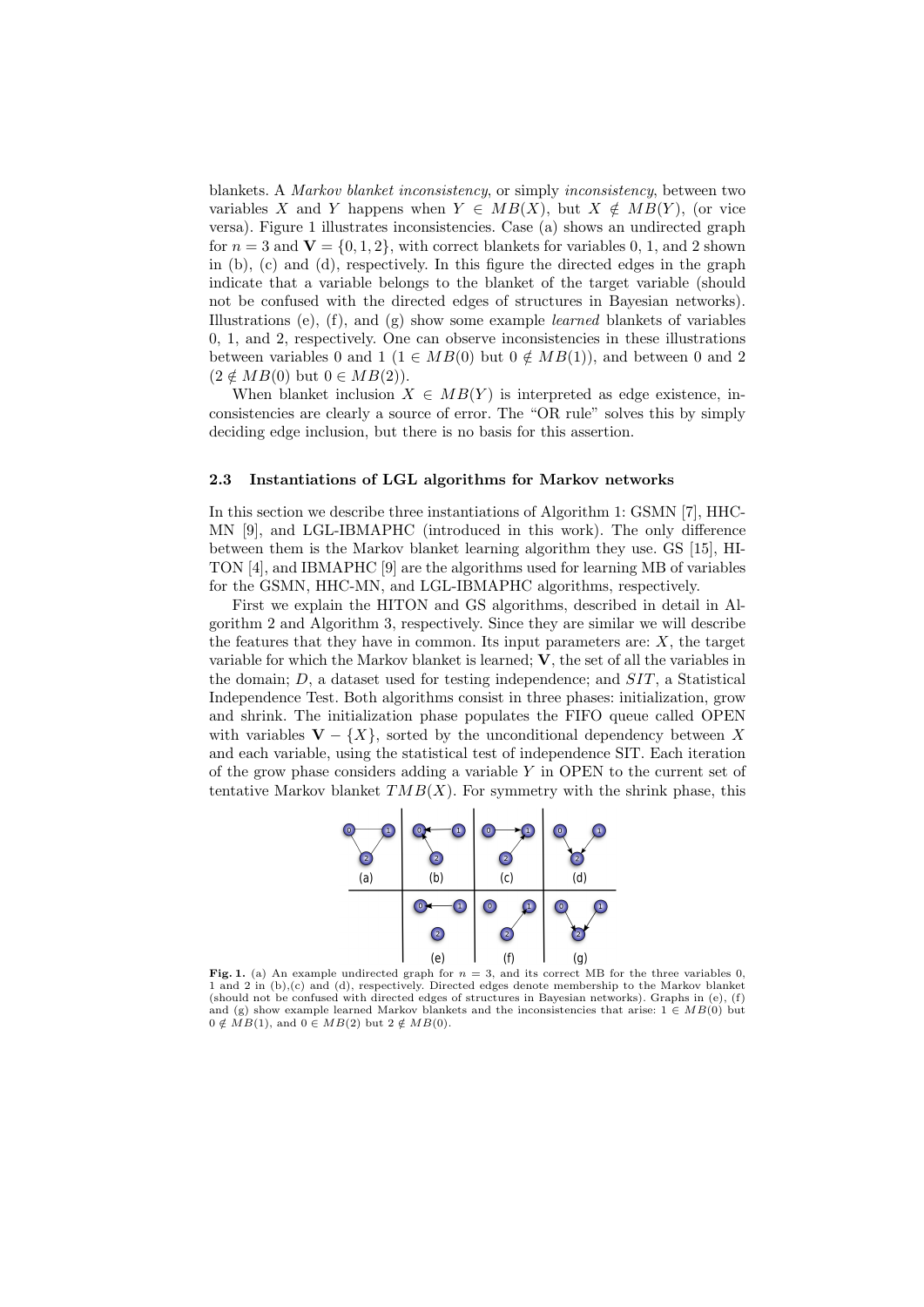**Algorithm 2** HITON (X, V, D, SIT)

1: /\* Initialization phase \*/ 2:  $TMB(X) \leftarrow \emptyset$ 3:  $OPEN \leftarrow \mathbf{V} - \{X\}$ 4: Sort in ascending order the variables in OPEN according to  $\text{SIT}(\langle X, Y, \emptyset \rangle, D)$ . 5: while  $OPEN \neq \emptyset$  do 6:  $/*$  Grow phase  $*$ 7:  $Y \leftarrow pop(OPEN)$ 8: add *Y* to  $TMB(X)$ 9: **if**  $\exists \mathbf{Z} \subseteq TMB(X) - \{Y\} : SIT(\langle X, Y, \mathbf{Z} \rangle)$  then 10: remove *Y* from *TMB*(*X*) 11: /\* Shrink phase \*/ 12: **for** each variable  $Y \in TMB(X)$  **do** 13: **if**  $\exists \mathbf{Z} \subseteq \mathit{TMB}(X) - \{Y\} : \mathit{SIT}(\langle X, Y, \mathbf{Z} \rangle)$  then 14: remove *Y* from *TMB*(*X*) 15: **return** *TMB*(*X*)

proceeds by first adding it to  $TMB(X)$  and testing if it should be eliminated using an elimination criteria. The shrink phase removes each false positive *Y* in  $TMB(X)$  using the same elimination criteria. The first difference between algorithm 2 and 3 is the elimination criteria used. As shown in lines 9 and 13 of the Algorithm 2 this algorithm checks for independence of the variables *X* and *Y* , conditioned on its tentative Markov blanket or any of its subsets. On the other hand the Algorithm 3 on lines 9 and 13 checks for independence of the variables *X* and *Y* , conditioned on its tentative Markov blanket. The second difference between them is the order of execution of the Shrink phase. As we can see, in the Algorithm 2 it is executed interleaved into the Grow phase (line 12). The Algorithm 3, however executes this phase outside the loop of the Grow phase (line 12). As explained before, HITON and GS learns the exact Markov blanket when tests are correct, otherwise, HITON has been proven empirically to be more robust [2].

The third instantiation of the LGL generic approach of Algorithm 1 considered for experimentation is LGL-IBMAPHC, that learns the MB using a variation of the IBMAPHC algorithm [9]. IBMAPHC is a recent algorithm for learning the complete independence structure, with comparable results to the HHC-MN algorithm. It performs a hill-climbing search over the space of graphs *G* looking for the one which maximizes the IB-score, a score of the posterior probabilities of graphs Pr(*G | D*). The LGL-IBMAPHC proposed here constructs the global structure following the steps of Algorithm 1, and learning the Markov blanket for all the variables with the IBMAPHC algorithm, adapted for Markov blankets learning, instead of global structure learning. Such simple adaptation is done by adapting the score of total structures to the score of Markov blankets  $Pr(MB(X) | D)$ , and adapting the hill-climbing search for using the search space of Markov blankets, instead of graphs.

The IB-score for complete structures is computed using a set of independence assertions which are sufficient for determining *G* completely,called a *clo-*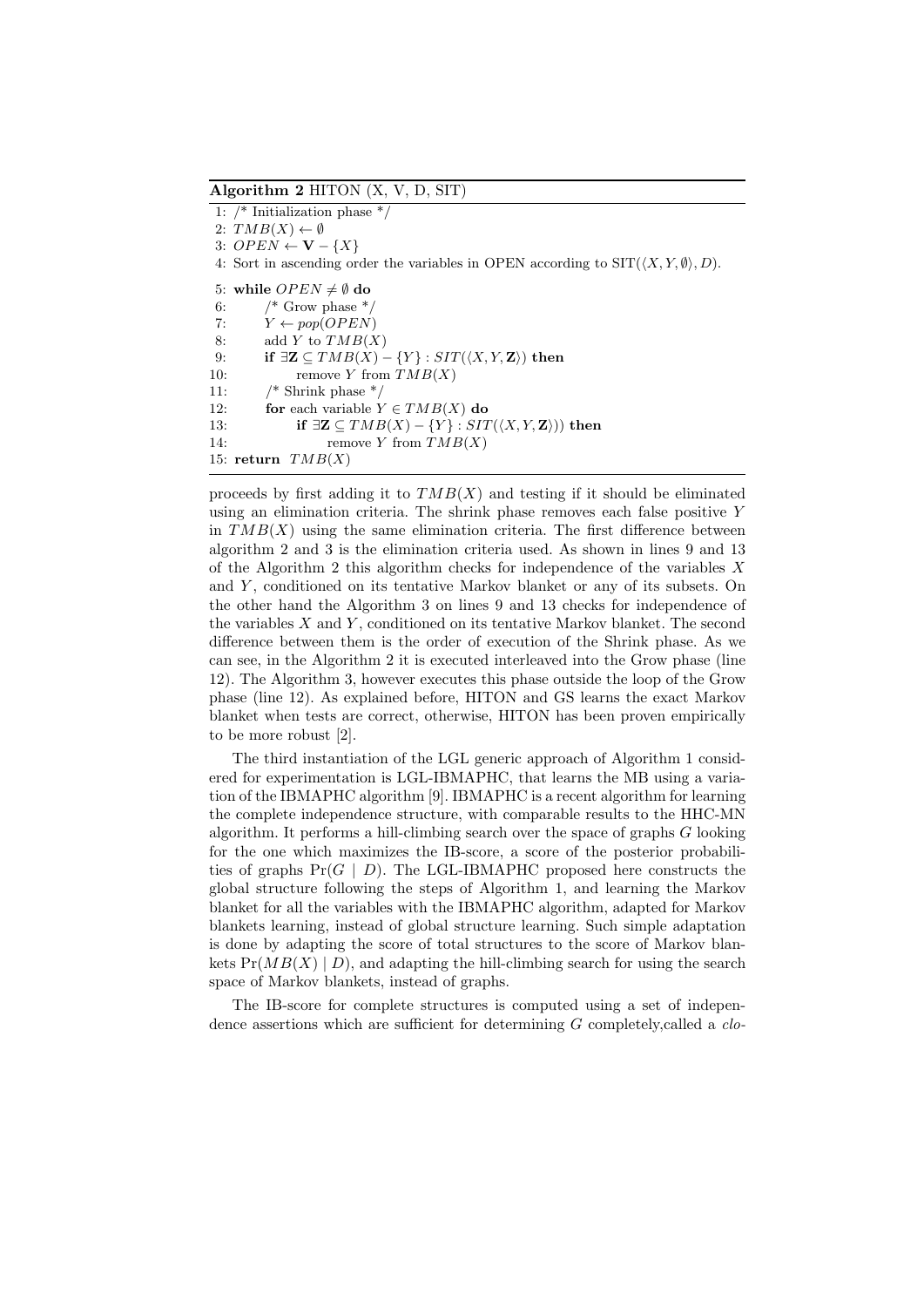**Algorithm 3** GS (X, V, D, SIT)

1: /\* Initialization phase \*/  $2: TMB(X) \leftarrow \emptyset$ 3:  $OPEN \leftarrow \mathbf{V} - \{X\}$ 4: Sort in ascending order the variables in OPEN according to  $\text{SIT}(\langle X, Y, \emptyset \rangle, D)$ . 5: while  $OPEN \neq \emptyset$  do 6:  $/*$  Grow phase  $*/$ 7:  $Y \leftarrow pop(OPEN)$ 8: add *Y* to  $TMB(X)$ 9: **if**  $SIT(\langle X, Y, TMB(X) - \{Y\}\rangle)$  then 10: remove *Y* from *TMB*(*X*) 11: /\* Shrink phase \*/ 12: **for** each variable  $Y \in TMB(X)$  **do** 13: **if**  $SIT(\langle X, Y, TMB(X) - \{Y\}\rangle)$  then 14: remove *Y* from  $TMB(X)$ 15: **return** *TMB*(*X*)

sure  $\mathcal{C}(G)$ , and denoted by  $\mathcal{C}(G) = \left\{T_i = t_i^G\right\}_{i=1}^c$ ,  $c = |\mathcal{C}(G)|$ , where  $t_i^G \in \{d, \neg d\}$ denotes the value that the independence random variable *T<sup>i</sup>* takes in the graph  $G$ , that is, whether the triplet corresponding to  $T_i$  is independent or not in  $G$ (see details in the reference). The posterior probability of *G* is computed by the IB-score as follows:

IB-score(*G*) = Pr(
$$
C(G) | \mathcal{D}
$$
) \simeq \prod\_{(T=t^G) \in C(G)} Pr(t^G | \mathcal{D}), (3)

where the posteriors  $Pr(T = t^G | \mathcal{D})$  can be computed by the Bayesian test of independence of Margaritis [14]. The closure set for the total structure  $C(G)$ utilized is based on Markov blankets, defined as follows:

$$
\mathcal{C}(G) = \bigcup_{x \in \mathbf{V}} C_x(G) \tag{4}
$$

$$
C_x(G) = \left\{ \neg I(X, Y \mid MB(X) - \{Y\}) \middle| Y \in MB(X) \right\}
$$
\n
$$
\bigcup \left\{ I(X, Y \mid MB(X) - \{Y\}) \middle| Y \notin MB(X) \right\}
$$
\n(5)

containing, for a given structure *G*, an amount of  $(n-1)$  assertions for each of the *n* variables, and this way determining completely the structure. For computing the IB-score for  $MB(X)$ , the closure is defined as a simplification only for the variable *X*, containing its corresponding  $(n-1)$  assertions.

### **2.4 Strategies for piecing-together local structures**

This section presents the main contribution of this work, a set of alternative strategies for piecing-together Markov blankets under the existence of inconsistencies. The hypothesis is that LGL algorithms producing large amount of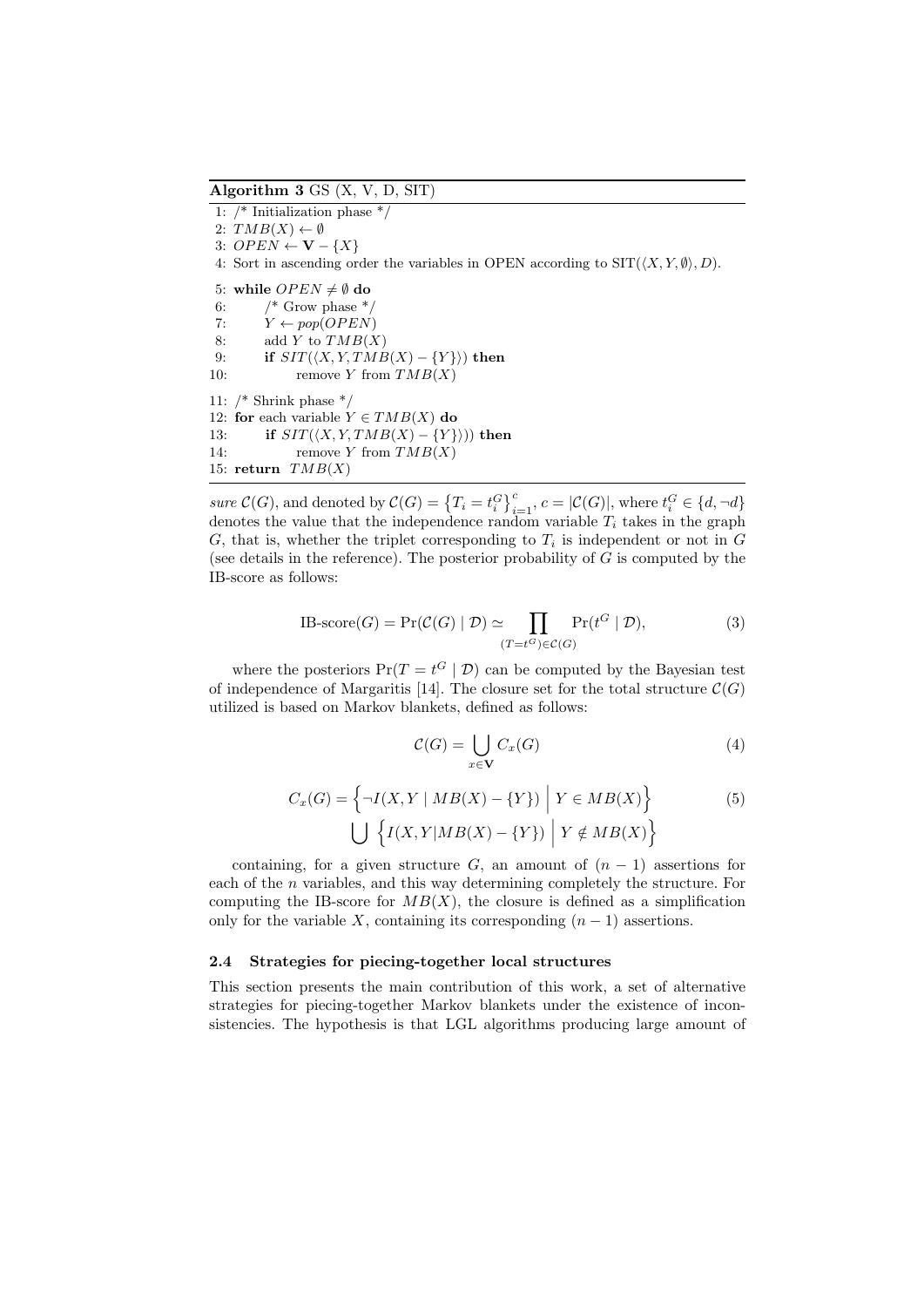inconsistencies are prone to a larger reduction in erroneous edges when a good piecing-together strategy is followed.

Currently the literature proposes only the "OR rule" (to the best of the authors knowledge), which under an inconsistency, always adds an edge (the OR is always satisfied for an inconsistency). As a first alternative rule, we propose the "AND rule", which adds an edge between variables *X* and *Y* to the global structure only if  $X \in MB(Y)$  and  $Y \in MB(X)$ . That is, under an inconsistency, it always decides independence. Such rule seems to be more robust for adding correct dependencies, since it only adds an edge between two variables when such dependency is learned in both directions. On the other hand, it may produce larger amounts of incorrect independences.

In addition, we propose a 'soft' strategy we call the "EP rule" (Edges Probability rule). Under an inconsistency, it decides to add an edge only if the probability of edge existence  $Pr(E(X, Y))$  is larger than the probability of edge non-existence  $Pr(\neg E(X, Y))$ , thus its name.

We now show that the probabilities of edge existence and non-existence can be computed by the probabilities of certain independences. For that, let us first prove the following Lemma,

#### **Lemma 1.**

$$
\neg I(X, Y \mid \mathbf{MB}(X) - \{Y\}) \Leftrightarrow Y \in \mathbf{MB}(X) \tag{6}
$$

*Proof.* The (⇒) direction follows directly from the counter-positive of the definition of blankets in Eq. (1). The opposite direction  $(\Leftarrow)$  is more involved, and has been proven by Lemma 3 of [8].

Assuming the inconsistency we are solving is  $Y \in MB(X)$  but  $X \notin MB(Y)$ (equivalent conlusions for case  $Y \notin MB(X)$  but  $X \in MB(Y)$  may be obtained by symmetry), a direct Corollary of Eqs. 2 and 6 is that

$$
\neg I(X, Y \mid \mathbf{MB}(X) - \{Y\}) \Leftrightarrow E(X, Y) \tag{7}
$$

and therefore

$$
Pr(E(X, Y)) = Pr(\neg I(X, Y | MB(X) - \{Y\}))
$$
\n
$$
Pr(\neg E(X, Y)) = Pr(I(X, Y | MB(Y) - \{X\})).
$$
\n(8)

In summary, the decision of edge or no edge between variables *X* and *Y* when the algorithm finds that  $Y \in MB(X)$  but  $X \notin MB(Y)$  is taken by comparing probabilities  $Pr(\neg I(X, Y | \mathbf{MB}(X) - \{Y\}))$  and  $Pr(I(X, Y | \mathbf{MB}(Y) - \{X\})).$ If the former is greater, the EP rule decides there is an edge between  $X$  and  $Y$ , otherwise, it decides no edge. To compute these probabilities of independence assertions we use the Bayesian test of Margaritis [14].

## **3 Experimental results**

This section shows a comparison of the quality of structures learned by LGL algorithms GSMN, HHC-MN, and LGL-IBMAPHC, when the different piecingtogether strategies OR, AND, and EP are used for dealing with inconsistencies. Results show empirically the benefit of the proposed strategy EP.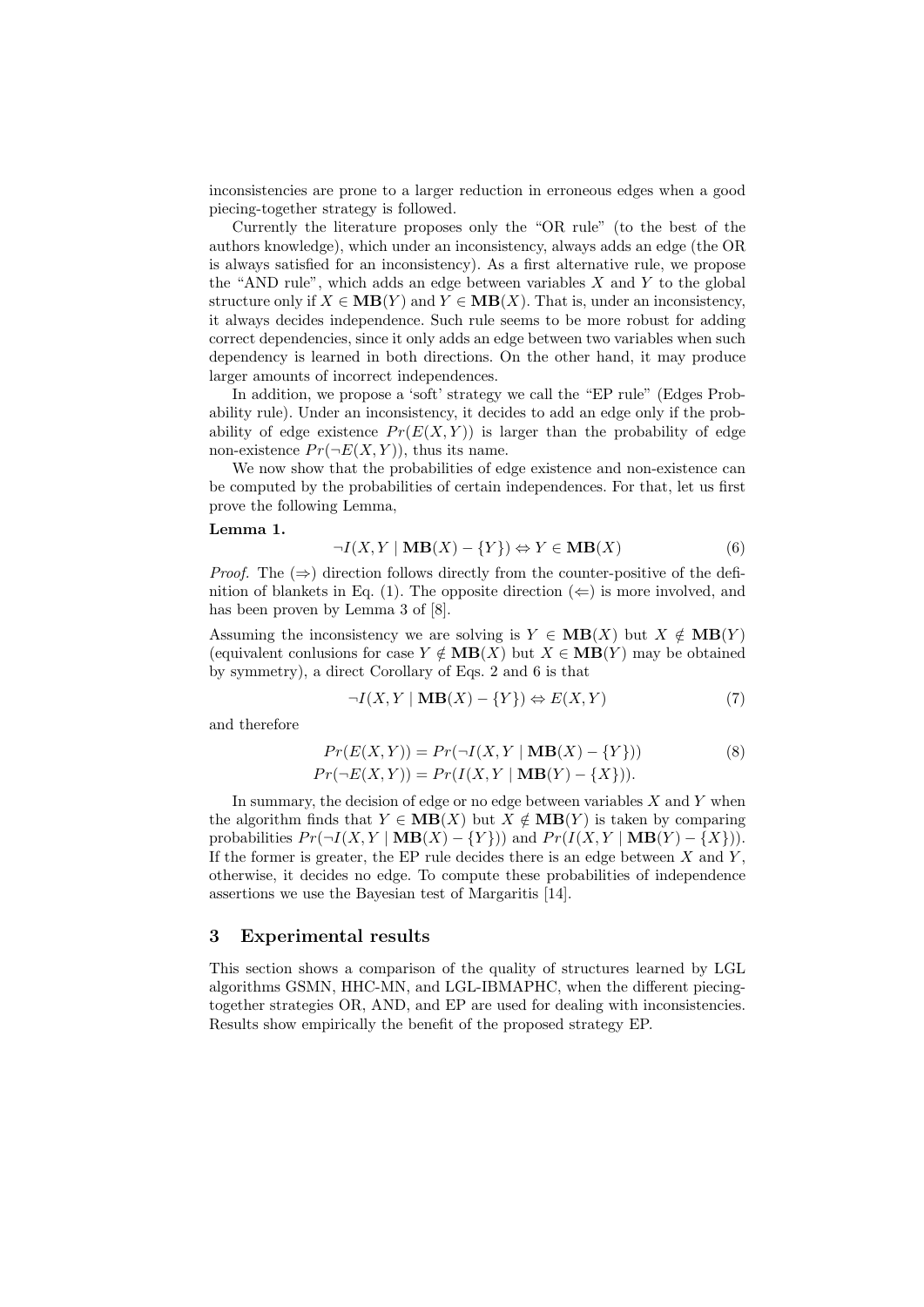

**Fig. 2.** Comparison between LGL algorithm, and piecing-together strategies, for  $n = 30$ ,  $\tau = 1, 2, 4, 8$ and *D* = 50*,* 100*,* 200*,* 400*,* 800*,* 1600

The artificial datasets used to test the algorithms and strategies were generated using a Gibbs sampler, sampling from known random models. Knowing the solution structure allows a systematic and controlled study of the results. The models were generated for domains of  $n = 30$  random binary variables. For this domain, 10 random networks were generated, each of them with increasing number of neighbors per node  $\tau = \{1, 2, 4, 8\}$ , by selecting the first  $n\tau/2$  edges of a random permutation of all variables pairs. Given these networks, datasets with increasing number of data points  $D = \{50, 100, 200, 400, 800, 1600\}$  were sampled for each  $(n, \tau)$  configuration.

Each algorithm results in some inconsistencies as well as consistencies; each of which may decide correctly or not on the corresponding edge by the piecingtogether strategy. These results in four quantities of interest: *correct consistencies*, *correct inconsistencies*, *incorrect consistencies*, and *incorrect inconsistencies*. Figure 2 reports the last three in white, black, and grey bars, respectively; for increasing dataset sizes. Note that the sum of the last two (black and grey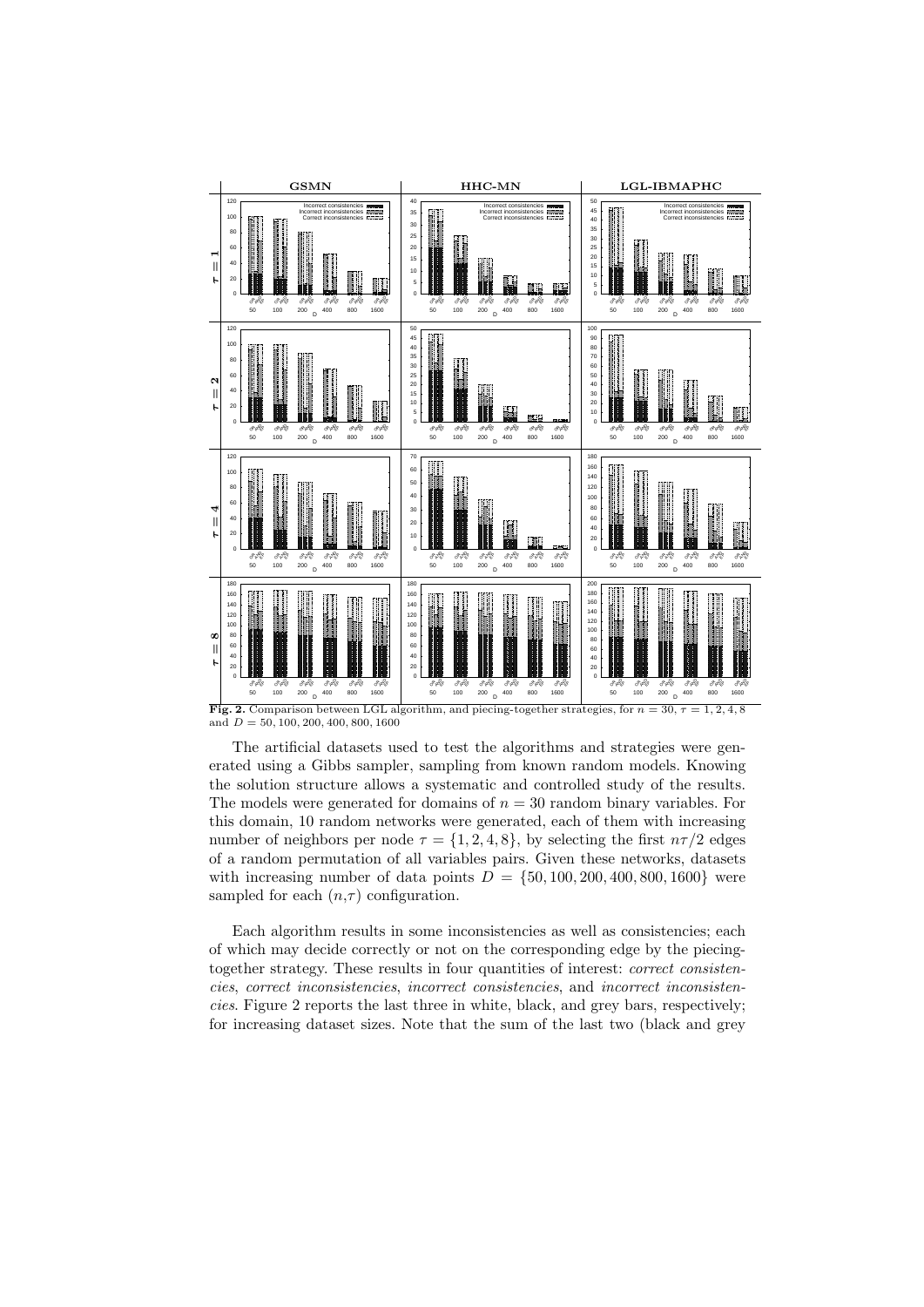bars) equals the Hamming distance (HD), while the sum of second and fourth (white and grey bars) corresponds to the total number of inconsistencies . These figures therefore gives us two important metrics: (i) the HD as a measure of error, and (ii) the proportion of inconsistencies correctly decided by each strategy (grey bar vs sum of grey and white bars). The figure shows that the "AND rule" presents in most cases smaller values of incorrect inconsistencies than the values obtained by the "OR rule" (except some cases when using HHC-MN,  $\tau = 4$  and  $D \geq 100$ ). Besides, in all cases the incorrect inconsistencies values of the "EP rule" are smaller than the obtained by the "OR rule". Making a comparison between the "AND rule" and the "EP rule", the "AND rule" is better than the "EP rule" since the amount of incorrect inconsistencies obtained by "EP rule" are always higher, except some particular cases where the "EP rule" is better (that is, for HHC-MN, LGL-IBMAPHC and  $\tau = 4$ ). These results show that it is possible to reduce the total HD of the structure, using different piecing-together strategies than the simple "OR rule" for LGL algorithms.

Figure 3 reports complementary metrics: *precision* and *recall* measures. On one hand, precision shows how good was the algorithm to learn correct edges. It quantifies the proportion of edges learned correctly among those learned (true positives  $/$  true positives  $+$  false positives, meaning by positive a dependency or edge). It is a value between 0 and 1, with 1 being the best possible precision, i.e., all edges learned were correct. On the other hand, recall reports how many of the true edges were learned correctly (true positives  $/$  true positives  $+$  false negatives). Also a value between 0 and 1, with 1 meaning that all the edges of the solution structure were correctly learned.

These results show again that the strategies presented in this work make important improvements over the precision and recall of the "OR rule". Focusing our analysis over the "AND rule" and the "EP rule" , the precision obtained by "AND rule" is always higher or equal than the "EP rule", and always both strategies improves the precision of the "OR rule". However, the recall values of the "AND rule" presents lower values than those for "EP rule". Furthermore, the recall of "EP rule" is in most cases better or equal to those values for the "OR rule"(except some exceptions for GSMN and LGL-IBMAPHC with  $\tau = 4, 8$ ). Therefore, the structures learned with the "AND rule" introduce more false independences than the ones learned by the "EP rule" as we can see according to the recall results. The fact of adding false dependencies, is not as bad as adding false independences, because false dependences result on a more complex but still correct model; however a false independence results on a more simple but erroneous model.In summary, the "EP rule" is better than the "AND rule" because using the latter may introduce really important errors in the resulting model by adding false independences.

## **4 Conclusions**

In this work we made an analysis of the inconsistencies problem of local-toglobal Markov networks structure learning algorithms, and we introduced two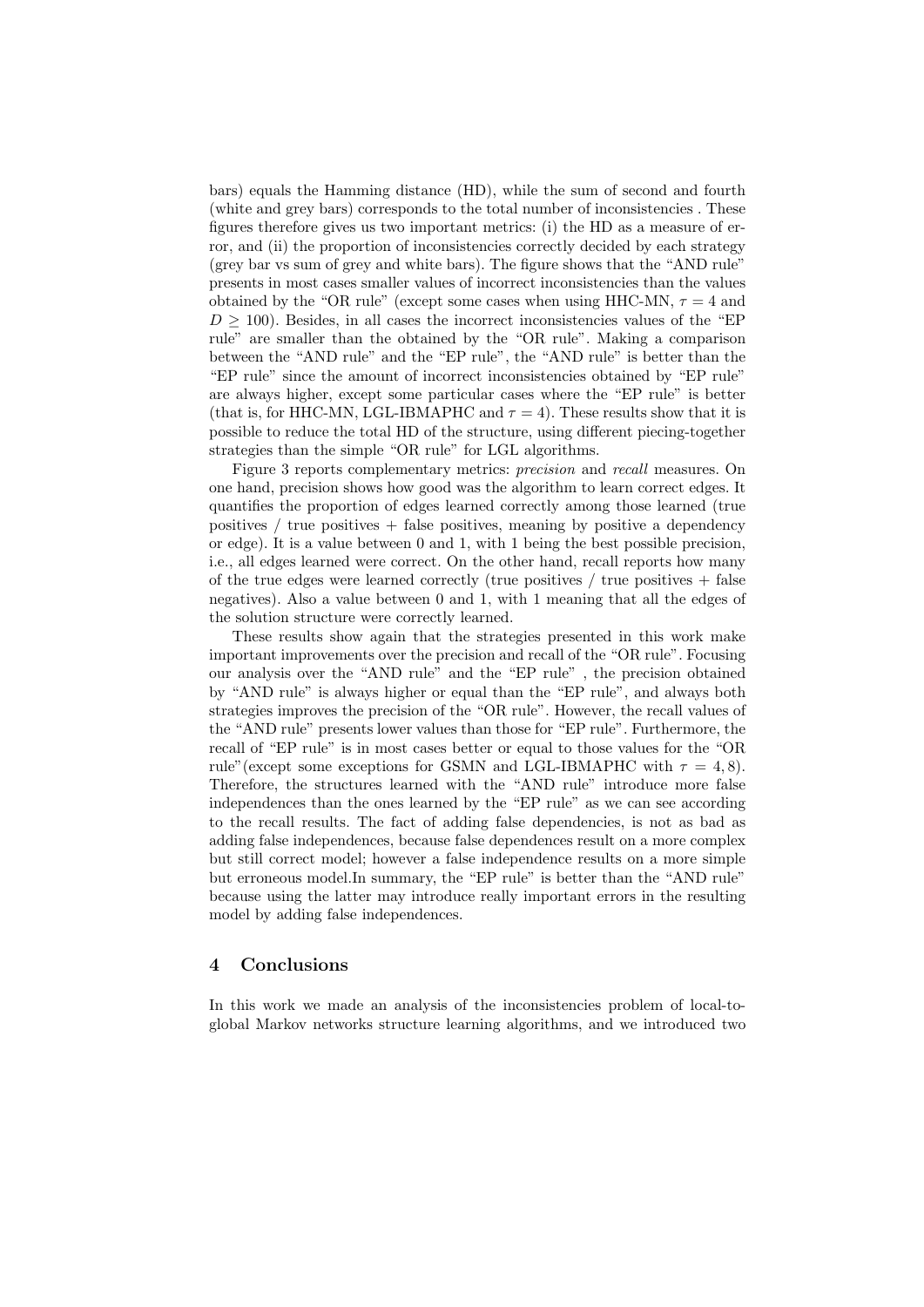

**Fig. 3.** Precision and Recall comparison between LGL algorithms, and piecing-together strategies, for  $n = 30, \tau = 1, 2, 4, 8$  and  $D = 50, 100, 200, 400, 800, 1600$ 

new strategies for the piecing-together step. We proved empirically that quality of learned structures can be improved by using different strategies than the basic "OR rule" to solve the inconsistencies. For this, we performed several experiments over three local-to-global algorithms combined with three different piecing-together strategies discussed in this work. The results obtained confirm our hypothesis showing important quality improvements on the learned structures using the presented strategies ("AND", "EP") over the "OR" strategy. Such results show also that inconsistencies are an important source of error in local-to-global algorithms. In some cases the "AND rule" seems to be a better choice than the "EP rule", but it is important to remember that using this alternative may introduce errors in the model by adding false independences. Because of that, we recommend as the best choice the "EP rule" because it is better than the OR alternative in all cases, and it introduces less errors in the model than the "AND rule". Future work could be focused in the development or improvement of the local-to-global Markov networks structure learning algo